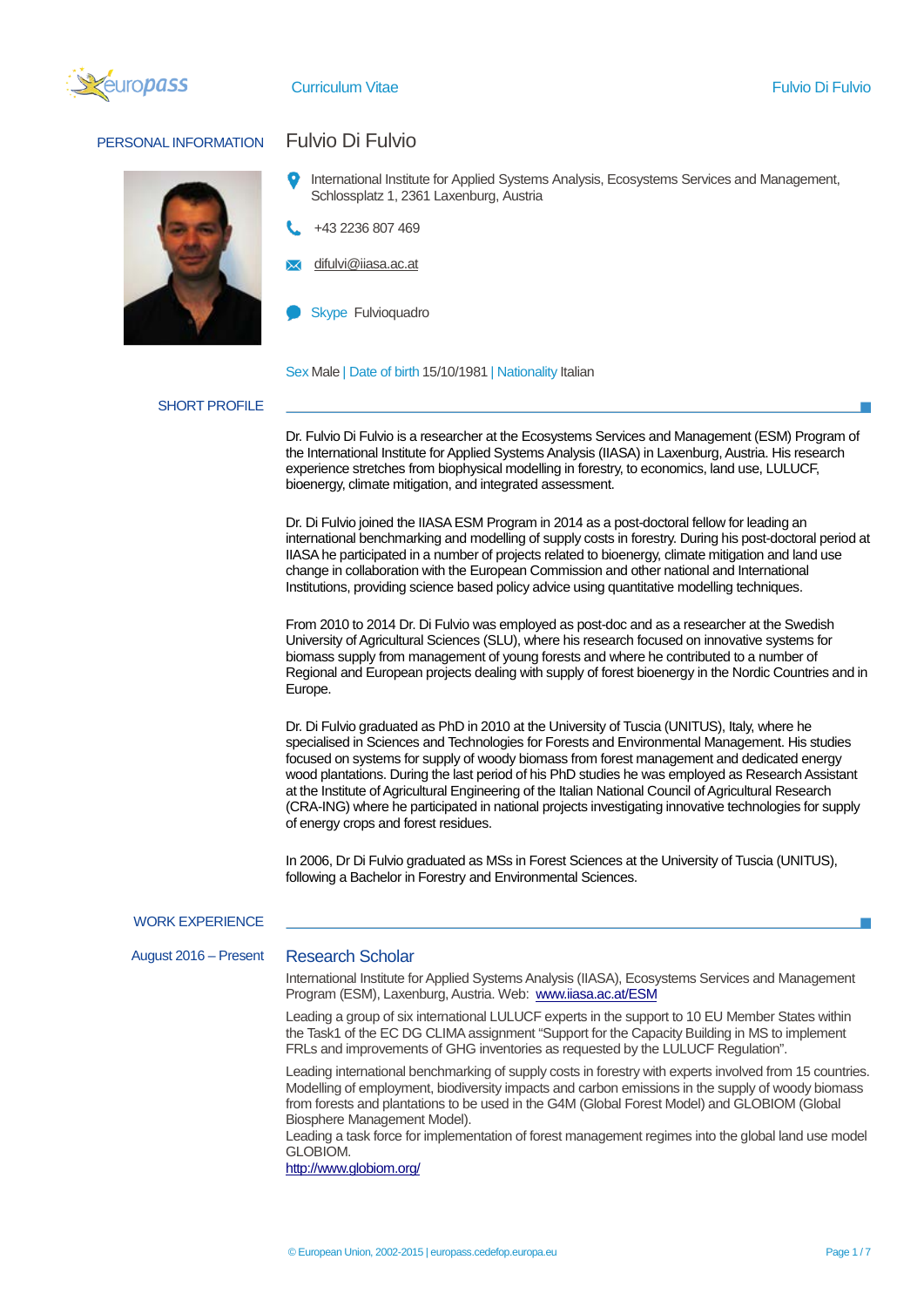

### Curriculum Vitae Fulvio Di Fulvio

#### Business or sector International Research Institute

Project contributions:

- ALTERFOR: Alternative models and robust decision-making for future forest management H2020 <https://www.alterfor-project.eu/>
- EUCLIMIT IV: Development and application of EU economy-wide climate mitigation modelling capacity, Assignment for the European Commissio[n http://www.euclimit.eu/](http://www.euclimit.eu/)
- BECOOL: Brazil-EU Cooperation for Development of Advanced Lignocellulosic Biofuels, funded by the European Union's H2020 Research and Innovation Programm[e https://www.becoolproject.eu/](https://www.becoolproject.eu/)
- IMBALANCE P: Effects of phosphorus limitations on Life, Earth system and Society, funded by the European Research Counci[l http://imbalancep-erc.creaf.cat](http://imbalancep-erc.creaf.cat/)
- RESTORE+: Addressing Landscape Restoration on Degraded Land in Indonesia and Brazil, funded by the Federal Ministry for the Environment, Nature Conservation, Building and Nuclear Safety of German[y http://www.restoreplus.org/](http://www.restoreplus.org/)

### August 2014 – July 2016 Post Doctoral Research Scholar

International Institute for Applied Systems Analysis (IIASA), Ecosystems Services and Management Program (ESM), Laxenburg, Austria. Web: [www.iiasa.ac.at/ESM](http://www.iiasa.ac.at/ESM)

Leading an international benchmarking of production costs in forestry with experts participating from 15 countries.

Modelling of employment, biodiversity impacts and carbon emissions in the supply of woody biomass from forests and plantations to be used in the G4M (Global Forest Model) and GLOBIOM (Global Biosphere Management Model)<http://www.globiom.org/>

Project contributions:

- ILUC: the indirect land use change impacts of conventional and advanced biofuels consumed in the EU. Assignment for the European Commission, consortium of Ecofys, IIASA and E4tech " <http://www.globiom-iluc.eu/>
- AGRICISTRADE: "Exploring the potential for agricultural and biomass trade in the Commonwealth of Independent States" Project co-funded by the European Commission within the Seventh Framework Programme (2007-2013)<http://www.agricistrade.eu/>
- **EUCLIMIT II-III: Development and application of EU economy-wide climate mitigation modelling** capacity, Assignment for the European Commission http://www.euclimit.eu/
- S2BIOM: Delivery of sustainable supply of non-food biomass to support a "resource-efficient" Bioeconomy in Europe funded by the European Union's 7th Framework Programme <http://www.s2biom.eu/en>

Business or sector International Research Institute

### April 2010- July 2014 Post Doctoral Fellow / Researcher

Swedish University of Agricultural Sciences (SLU), Department of Forest Biomaterials and Technology / Department of Forest Resource Management, Umeå, Sweden. <http://www.slu.se/en/departments/forest-biomaterials-technology>

▪ Conducting researches on efficiencies of innovative biomass supply systems in thinning of young forests

Projects contributions:

- INFRES, innovative and effective technology and logistics for forest residual biomass supply in the EU funded by the European Union's 7th Framework Programme
- Forest Refine, Efficient forest biomass supply chain management for biorefineries funded by the Botnia-Atalntica Interreg Programm[e http://biofuelregion.se/knowledge-results](http://biofuelregion.se/knowledge-results)
- Forest Power, Enhanced forest biomass utilization funded by the Botnia-Atalntica Interreg Programme
- Lecturer in the International SLU master course "Advancing Forest Technologies"

Business or sector University

November 2009- March 2010 Research Assistant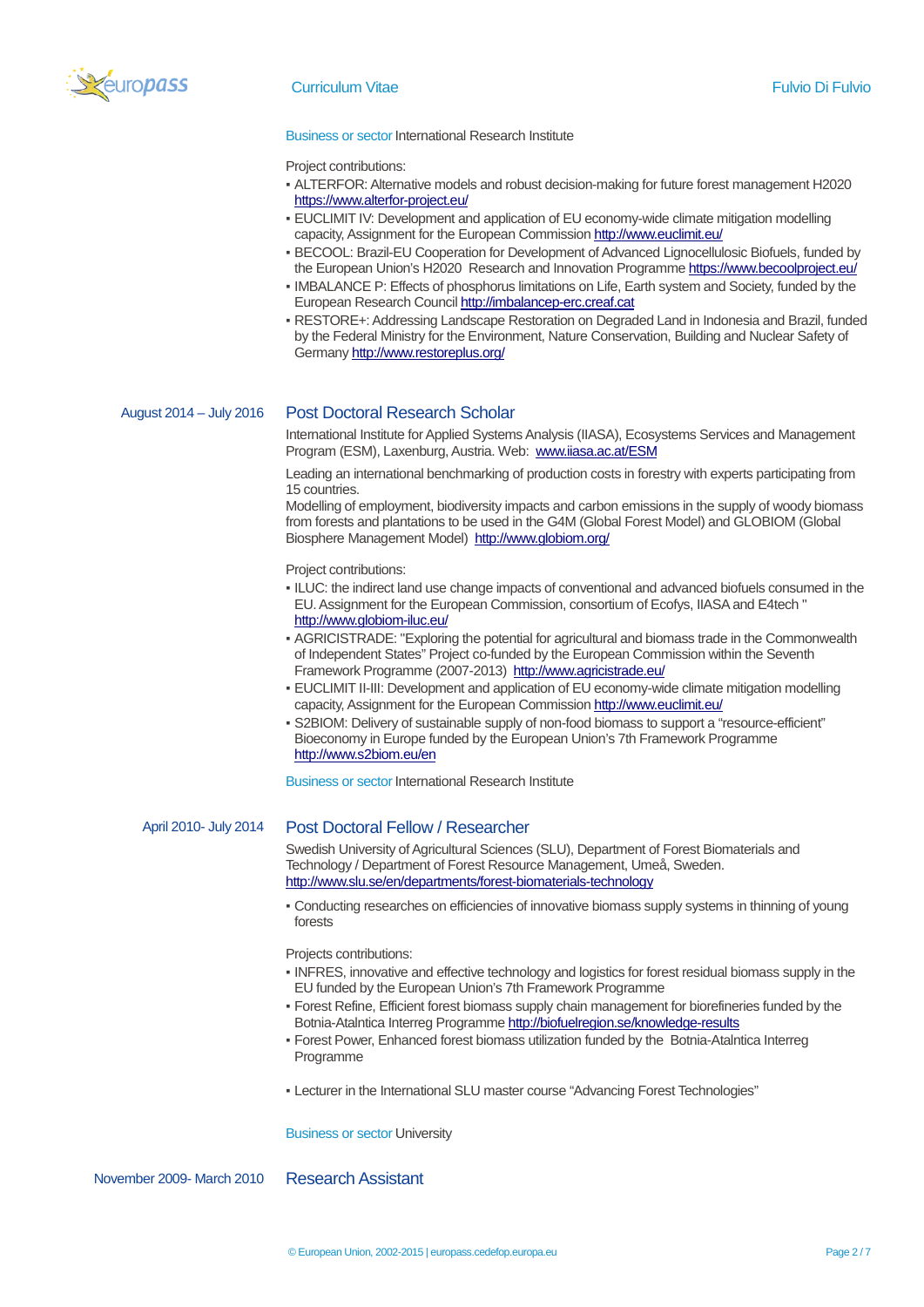

# **Curriculum Vitae Fulvio Di Fulvio Di Fulvio Di Fulvio Di Fulvio Di Fulvio Di Fulvio**

| CRA-ING, Italian National Council of Agricultural Research Institute of Agricultural Engineering, |  |
|---------------------------------------------------------------------------------------------------|--|
| Monterotondo (Roma), Italy                                                                        |  |

▪ Evaluation of innovative technologies for supply of energy crops and forest residues, National Research Projects "FAESI" and "SUSCACE"

Business or sector National Research Institute

| September 2004- May 2008      | <b>Technical Assistant</b><br>UNIF, Italian National Union of Forest Research Institutes, Firenze, Italy                                                                                                                                                                                                                                                                                                                                                                                                                                 |  |
|-------------------------------|------------------------------------------------------------------------------------------------------------------------------------------------------------------------------------------------------------------------------------------------------------------------------------------------------------------------------------------------------------------------------------------------------------------------------------------------------------------------------------------------------------------------------------------|--|
|                               |                                                                                                                                                                                                                                                                                                                                                                                                                                                                                                                                          |  |
|                               | Technical collaborations:<br>Organisation of international field fairs/demonstrations of forest equipment (DIMAF 2004/2006/2008)<br>- Editing of a safety guide for forest operators<br>- Collaboration in a training course for forest operators "AFOR" in the Calabria Region<br>- Collaboration in a civil jury for establishing the expected value of a beech forest in the Sicily Region                                                                                                                                            |  |
|                               | Business or sector No profit National Organization                                                                                                                                                                                                                                                                                                                                                                                                                                                                                       |  |
| July 2006- October 2006       | <b>Research Assistant</b><br>UNITUS University of Tuscia, DAF Department of Environment and Forests, Viterbo, Italy<br>• Survey of post-fire logging operations, National Research Project PRIN 2005<br><b>Business or sector University</b>                                                                                                                                                                                                                                                                                             |  |
| <b>EDUCATION AND TRAINING</b> |                                                                                                                                                                                                                                                                                                                                                                                                                                                                                                                                          |  |
| November 2006- February 2010  | Ph.D. in Forestry<br><b>ISCED6</b><br>UNITUS University of Tuscia, DAF Department of Environment and Forests, Viterbo, Italy<br>. PhD course "Sciences and Technologies for the Forest and Environmental Management"<br>Thesis title "Analysis of small diameter energy-wood harvesting machinery, equipment and systems"<br>- Visiting Researcher at the Department of Forest Resource Management, Section of Planning and<br>Technology, Umeå, Sweden (February-July 2009) and attending the course "Advancing Forest<br>Technologies" |  |
| November 2004-April 2006      | <b>Master of Science in Forestry</b><br><b>ISCED5</b><br>UNITUS University of Tuscia, Faculty of Agriculture, Viterbo, Italy<br>• Master course in Conservation and Restoration of the Forest Environment                                                                                                                                                                                                                                                                                                                                |  |
| November 2004-April 2006      | <b>Bachelor in Forestry and Environmental Sciences</b><br>UNITUS University of Tuscia, Faculty of Agriculture, Viterbo, Italy                                                                                                                                                                                                                                                                                                                                                                                                            |  |
| <b>ADDITIONAL INFORMATION</b> |                                                                                                                                                                                                                                                                                                                                                                                                                                                                                                                                          |  |
| Honours and awards            | Awarded of a postdoctoral scholarship to IIASA by the Kempe Foundation of Sweden in 2014                                                                                                                                                                                                                                                                                                                                                                                                                                                 |  |
| Memberships                   | • Member of the Italian National Association of Agronomist and Forestry Officers since 2007<br>. Member of the Editorial Board of the Croatian Journal of Forest Engineering since 2016<br>• Member of the Editorial Board of Silva Fennica since 2018                                                                                                                                                                                                                                                                                   |  |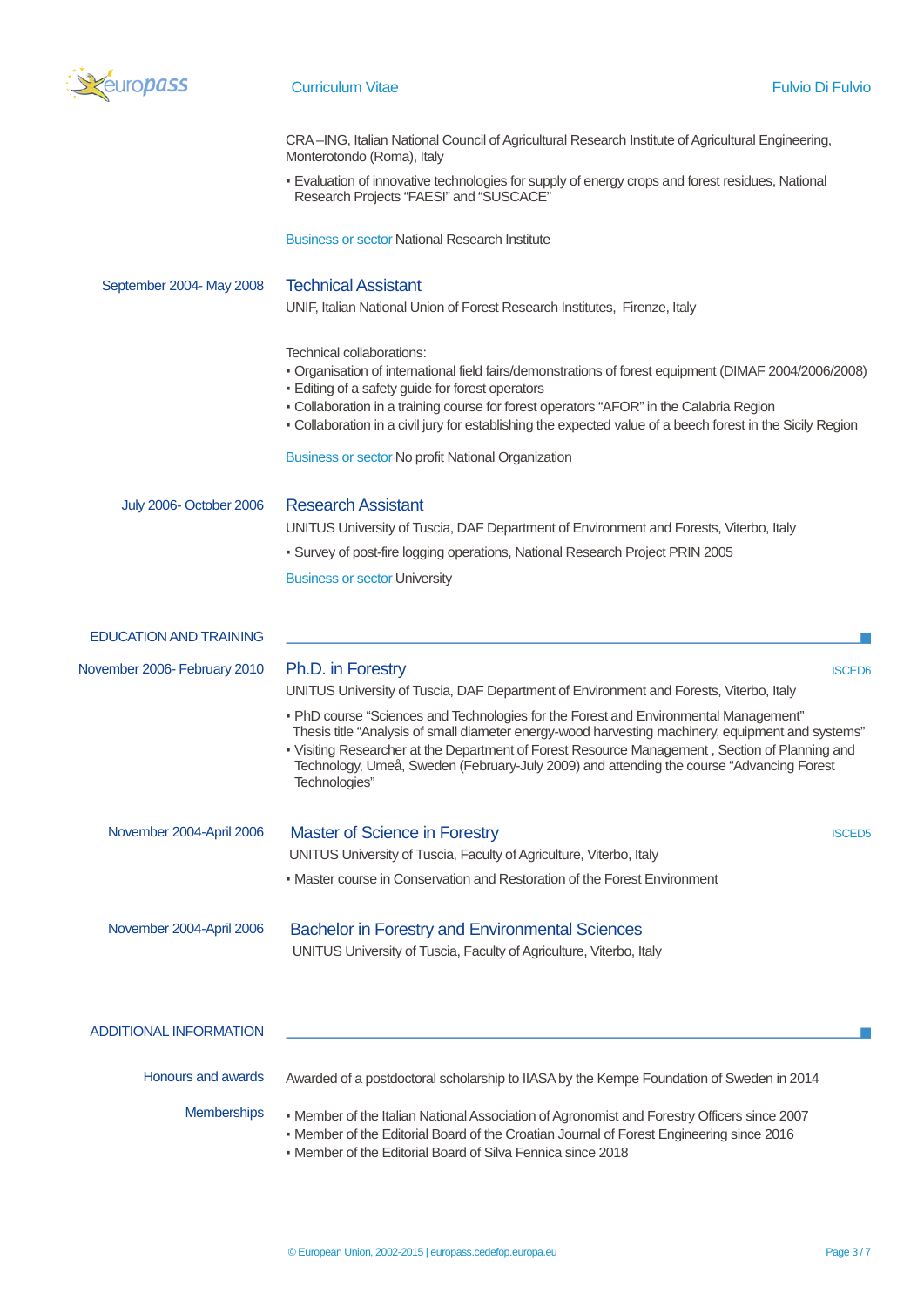

| Work management                                        | - Led a team of 19 experts from 15 countries in an international benchmarking of costs in forest<br>operations in different global regions during the years 2013-2014.<br>- Currently leading a group of six international LULUCF experts in the support to 10 EU Member<br>States for a tender of the EC DG CLIMA.                                                                                                                                                                                                                                                                                                                                                                                                                                                                                                                                                                                                                                                                                                                                                                                                                                                                                                                                                                                                                                                                                                                                                                                                                                                                                                                                                                                                                                                                                                                                                                                                                                                                                                                                                                                                                                                                                                                                                                                                                                                                                                                                                                                                                                                                                                                                                                                                                                                                                                                                                                                                                                                                                                                                                                                                                                                                                                                                                                                                                                                                                                                                                                                                                                                                                                                                                                                                                                                                                                                                                                                                                                                                                                                    |
|--------------------------------------------------------|----------------------------------------------------------------------------------------------------------------------------------------------------------------------------------------------------------------------------------------------------------------------------------------------------------------------------------------------------------------------------------------------------------------------------------------------------------------------------------------------------------------------------------------------------------------------------------------------------------------------------------------------------------------------------------------------------------------------------------------------------------------------------------------------------------------------------------------------------------------------------------------------------------------------------------------------------------------------------------------------------------------------------------------------------------------------------------------------------------------------------------------------------------------------------------------------------------------------------------------------------------------------------------------------------------------------------------------------------------------------------------------------------------------------------------------------------------------------------------------------------------------------------------------------------------------------------------------------------------------------------------------------------------------------------------------------------------------------------------------------------------------------------------------------------------------------------------------------------------------------------------------------------------------------------------------------------------------------------------------------------------------------------------------------------------------------------------------------------------------------------------------------------------------------------------------------------------------------------------------------------------------------------------------------------------------------------------------------------------------------------------------------------------------------------------------------------------------------------------------------------------------------------------------------------------------------------------------------------------------------------------------------------------------------------------------------------------------------------------------------------------------------------------------------------------------------------------------------------------------------------------------------------------------------------------------------------------------------------------------------------------------------------------------------------------------------------------------------------------------------------------------------------------------------------------------------------------------------------------------------------------------------------------------------------------------------------------------------------------------------------------------------------------------------------------------------------------------------------------------------------------------------------------------------------------------------------------------------------------------------------------------------------------------------------------------------------------------------------------------------------------------------------------------------------------------------------------------------------------------------------------------------------------------------------------------------------------------------------------------------------------------------------------------|
| <b>Student supervision</b>                             | . Main supervisor of the YSSP student "Orjan Gronlund" during the IIASA summer school for PhDs,<br>title of YSSP report: "Nature Conservation Management Forests in Sweden; A Spatially Explicit<br>Analysis of Current Management Potentials and Societal Trade-Offs"<br>- Co-supervisor of a Licentiate student: Kalvin Kons, Licentiate Thesis title: "Forest Biomass Terminal<br>Properties and Activities" February 2015, SLU<br>. Co-supervisor of the PhD student Raul Fernandez Lacruz at SLU, Thesis title: Development of<br>biomass supply chains for small tree harvesting from dense thinning forests and marginal land, SLU                                                                                                                                                                                                                                                                                                                                                                                                                                                                                                                                                                                                                                                                                                                                                                                                                                                                                                                                                                                                                                                                                                                                                                                                                                                                                                                                                                                                                                                                                                                                                                                                                                                                                                                                                                                                                                                                                                                                                                                                                                                                                                                                                                                                                                                                                                                                                                                                                                                                                                                                                                                                                                                                                                                                                                                                                                                                                                                                                                                                                                                                                                                                                                                                                                                                                                                                                                                              |
| <b>Scientific Reviewer</b>                             | Biomass & Bioenergy, Silva Fennica, International Journal of Forest Engineering, Journal of Forest<br>Economics, Croatian Journal of Forest Engineering, Journal of Sustainable Bioenergy Systems,<br>Fuels, Applied Engineering in Agriculture, Journal of Renewable and Sustainable Energy                                                                                                                                                                                                                                                                                                                                                                                                                                                                                                                                                                                                                                                                                                                                                                                                                                                                                                                                                                                                                                                                                                                                                                                                                                                                                                                                                                                                                                                                                                                                                                                                                                                                                                                                                                                                                                                                                                                                                                                                                                                                                                                                                                                                                                                                                                                                                                                                                                                                                                                                                                                                                                                                                                                                                                                                                                                                                                                                                                                                                                                                                                                                                                                                                                                                                                                                                                                                                                                                                                                                                                                                                                                                                                                                           |
| <b>Peer-Reviewed Scientific</b><br><b>Publications</b> | · Di Fulvio, F., Forsell, N., Korosuo, A., Obersteiner, M., Hellweg, S. 2019. Spatially explicit LCA<br>analysis of biodiversity losses due to different bioenergy policies in the European Union Science of<br>the Total Environment, 651, pp. 1505-1516.<br>https://www.sciencedirect.com/science/article/pii/S0048969718333941?via%3Dihub<br>- Grönlund, Ö., Di Fulvio, F., Bergström, D., Djupström, L., Eliasson, L., Erlandsson, E., Forsell, N.,<br>Korosuo, A. 2019. Mapping of voluntary set-aside forests intended for nature conservation<br>management in Sweden. Scandinavian Journal of Forest Research, 34:2, 133-144.<br>https://www.tandfonline.com/doi/full/10.1080/02827581.2018.1555279<br>- Kim, H., Rosa, I.M.D., Alkemade, R., Leadley, P., Hurtt, G., Popp, A., Van Vuuren, D.P., Anthoni, P.,<br>Arneth, A., Baisero, D., Caton, E., Chaplin-Kramer, R., Chini, L., De Palma, A., Di Fulvio, F., Di<br>Marco, M., Espinoza, F., Ferrier, S., Fujimori, S., Gonzalez, R.E., Gueguen, M., Guerra, C., Harfoot,<br>M., Harwood, T.D., Hasegawa, T., Haverd, V., Havlík, P., Hellweg, S., Hill, S.L.L., Hirata, A., Hoskins,<br>J., Janse, J.H., Jetz, W., Johnson, J.A., Krause, A., Leclère, D., Martins, I.S., Matsui, T., Merow, C.,<br>Obersteiner, M., Ohashi, H., Poulter, B., Purvis, A., Quesada, B., Rondinini, C., Schipper, A.M.,<br>Sharp, R., Takahashi, K., Thuiller, W., Titeux, N., Visconti, P., Ware, C., Wolf, F., Pereira, H.M. A<br>2018. A protocol for an intercomparison of biodiversity and ecosystem services models using<br>harmonized land-use and climate scenarios. Geoscientific Model Development, 11 (11), pp. 4537-<br>4562. https://www.geosci-model-dev.net/11/4537/2018/<br>· Deppermann A., Balkovic J., Bundle S-C., Di Fulvio F., Havlik P., Leclere D., Lesiv M., Prishchepov<br>A., et al. 2018. Increasing crop production in Russia and Ukraine-regional and global impacts from<br>intensification and recultivation. Environmental Research Letters 13 (2):<br>http://iopscience.iop.org/article/10.1088/1748-9326/aaa4a4/meta<br>- Abbas D., Di Fulvio F. & Spinelli R. 2018. European and United States perspectives on forest<br>operations in environmentally sensitive areas. Scandinavian Journal of Forest Research 33(2): 188-<br>201 https://www.tandfonline.com/doi/full/10.1080/02827581.2017.1338355<br>· Di Fulvio F., Abbas D., Spinelli R., Acuna M., Ackerman P., & Lindroos O. 2017. Benchmarking<br>Technical and Cost Factors in Forest Felling and Processing Operations in Different Global Regions<br>during the Period 2013-2014. International Journal of Forest Engineering: 1-12.<br>http://dx.doi.org/10.1080/14942119.2017.1311559<br>· Di Fulvio F., Forsell N., Lindroos O., Korosuo A., & Gusti M. 2016. Spatially explicit assessment of<br>roundwood and logging residues availability and costs for the EU28. Scandinavian Journal of Forest<br>Research 31 (7): 691-707. http://dx.doi.org/10.1080/02827581.2016.1221128<br>- Joelsson, J., Di Fulvio, F., De La Fuente, T., Bergström, D. and Athanassiadis, D. 2016. Integrated<br>supply of stemwood and residual biomass to forest-based biorefineries. International Journal of<br>Forest Engineering. (In Press). http://www.tandfonline.com/doi/full/10.1080/14942119.2016.1184955<br>- Bergström, D., Di Fulvio, F. and Nuutinen, Y. 2016. Effect of forest structure on operational efficiency<br>of a bundle-harvester system in early thinnings. Croatian Journal of Forest Engineering, 37 (1): 37-<br>49. http://www.crojfe.com/r/i/crojfe 37-1 2016/bergstorm.pdf<br>- Fernandez-Lacruz, R., Di Fulvio, F., Athanassiadis, D., Bergström, D. and Nordfjell, T. 2015.<br>Distribution, characteristics and potential of biomass-dense thinning forests in Sweden. Silva<br>Fennica, 49 (5) article id 1377. 17 p. http://www.silvafennica.fi/article/1377<br>- Di Fulvio, F., Eriksson, G., Bergström, D. 2015. Effects of wood properties and chipping length on |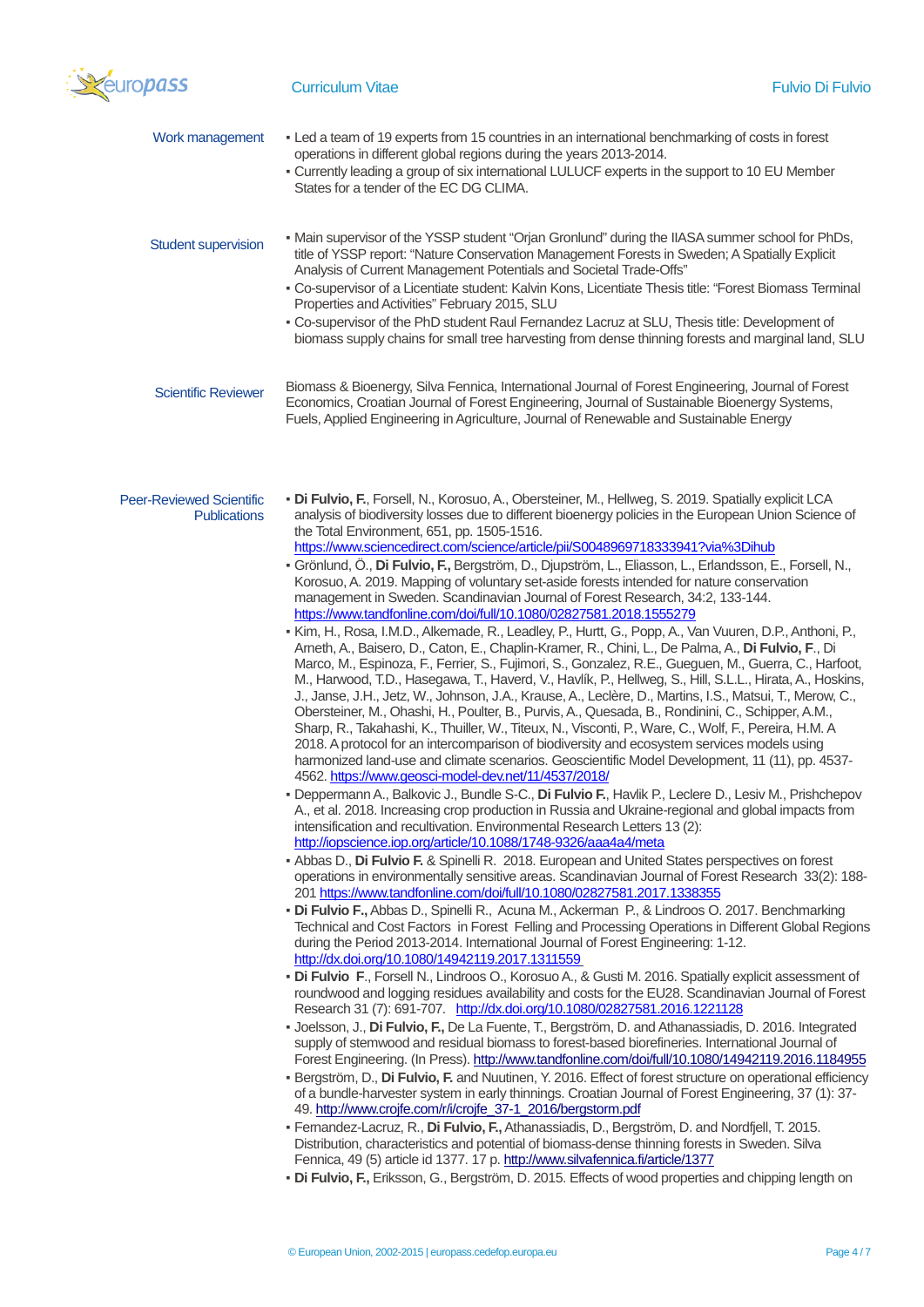

the operational efficiency of a 30 kW electric disc chipper. Croatian Journal of Forest Engineering, 36 (1): 85-10[0 http://hrcak.srce.hr/index.php?show=clanak&id\\_clanak\\_jezik=200731](http://hrcak.srce.hr/index.php?show=clanak&id_clanak_jezik=200731)

- Kons K.., Bergström, D., **Di Fulvio, F.** 2015. Effects of sieve size and assortment on wood fuel quality during chipping operations. International Journal of Forest Engineering 26 (2): 114-123 <http://www.tandfonline.com/doi/abs/10.1080/14942119.2015.1069173>
- Bergström, D., **Di Fulvio, F.** 2014. Comparison of the cost and energy efficiencies of present and future biomass supply systems for young dense forests. Scandinavian Journal of Forest Research, 29 (8): 793-812[. http://dx.doi.org/10.1080/02827581.2014.976590](http://dx.doi.org/10.1080/02827581.2014.976590)
- Bergström, D., **Di Fulvio, F.** 2014. Evaluation of a novel prototype harvester head in early fuelwood thinnings, International Journal of Forest Engineering, 25(2):156-170 <http://dx.doi.org/10.1080/14942119.2014.945697>
- Spinelli R., Magagnotti N., **Di Fulvio F.,** Bergström D., Danelon M., Alberti G. 2014. Comparison of the cost efficiency of mechanized fuel wood thinning systems for hardwood plantations on farmland. Croatian Journal of Forest Engineering, 35 (2): 111-123 http://hrcak.srce.hr/index.php?show=clanak&id\_clanak\_jezik=187569
- **Di Fulvio F.,** Bergström D. 2013. Analyses of a single-machine system for harvesting pulpwood and/or energy-wood in early thinnings. International Journal of Forest Engineering, Volume 24 (1): 2- 1[5 http://www.tandfonline.com/doi/pdf/10.1080/14942119.2013.798935](http://www.tandfonline.com/doi/pdf/10.1080/14942119.2013.798935)
- Fernandez-Lacruz, R., **Di Fulvio, F.**, Bergström, D. 2013. Productivity and profitability of harvesting power line corridors for bioenergy. Silva Fennica, 47 (1) article id 904. 23 p. <http://www.silvafennica.fi/pdf/article904.pdf>
- **Di Fulvio, F.,** Bergström D., Kons K. and Nordfjell, T. 2012. Productivity and Profitability of Forest Machines in the Harvesting of Normal and Overgrown Willow Plantations. Croatian Journal of Forest Engineering, 33 (1): 25-37 [http://hrcak.srce.hr/index.php?show=clanak&id\\_clanak\\_jezik=127991&lang=en](http://hrcak.srce.hr/index.php?show=clanak&id_clanak_jezik=127991&lang=en)
- **Di Fulvio, F.,** Kroon, A., Bergström, D. and Nordfjell, T. 2011. Comparison of energy wood and pulpwood thinning systems in young birch stands, Scandinavian Journal of Forest Research, Volume: 26, Number: 4, pp 339-349.<http://dx.doi.org/10.1080/02827581.2011.568951>
- Baldini, S., **Di Fulvio, F.** and Liberati, D. 2010. Impacts of mechanized wood harvesting in chestnut coppices: a case study. Acta Horticolturae (ISHS) 866:605-610 [http://www.actahort.org/books/866/866\\_81.htm](http://www.actahort.org/books/866/866_81.htm)
- **Baldini S., Di Fulvio F., Laudati G. 2010. Analysis of energy wood supply chain in thinning** operations: a case study in a pine stand of Central Italy. Forest@ 7: 177-189 <http://www.sisef.it/forest@/?doi=10.3832/efor0631-007>
- International Conferences **Proceedings**
- Bergstrom, D., **Di Fulvio, F.** and Nuutinen, Y. 2015. Effects of harvested tree size and density of undergrowth on the operational efficiency of a bundle-harvester system in early fuel wood thinnings. In: Proceedings, 48th FORMEC Symposium 2015, 4-8 October 2015.
- **Di Fulvio F.,** Bergström D. 2011. Observations on the effects of rough-delimbing and load compression on harvesting system costs in fuel wood thinning. Proceedings of FORMEC 2011, 44th International Symposium on Forestry Mechanisation, October, 9th - 13th 2011, Graz,Austria. [http://formec.boku.ac.at/images/proceedings/2011/formec2011\\_paper\\_difulvio\\_bergstroem.pdf](http://formec.boku.ac.at/images/proceedings/2011/formec2011_paper_difulvio_bergstroem.pdf)
- **Di Fulvio, F.,** Bergström, D., Kons, K., Nordfjell, T. 2011. Productivity and Costs of Forest Machine Systems in the Harvesting of Over-Grown Willow Plantations. Proceedings of 19th European Biomass Conference and Exhibition, Berlin 6-10 June 2011, Germany. ISBN 978-88-89407-55-7
- **Di Fulvio, F.,** Bergström, D., Nordfjell, T. 2011. Energy-wood Thinning as an Alternative to Pulpwood in Young Birch Stands. Proceedings of 19th European Biomass Conference and Exhibition, Berlin 6- 10 June 2011, Germany. ISBN 978-88-89407-55-7
- Bergström, D. & **Di Fulvio F.** 2010. Harvesting for energy or pulpwood in early thinnings?. Proceedings: World Bioenergy 2010, 25-28, Jönköping 25-27 maj 2010, Sweden. ISBN 978-91- 977624-0-3
- Baldini, S., **Di Fulvio, F.,** Kellezi, M., Kortoci, Y., Laudati G. 2009. Analysis of economic, energetic and environmental sustainability in biomass supply chain from Robina pseudoacacia SRF plantations on abandoned agricultural lands. Proceedings of 17th European Biomass Conference and Exhibition, Hamburg 29 June – 03 July 2009, Germany. ISBN 978-88-89407-57-3
- Baldini, S., Certini, G., **Di Fulvio, F.,** Giovannini, G., Marchi, E., 2007. Environmental impact of postfire logging in a Maritime pine stand in Tuscany (Central Italy). Proceedings of 4th International Wildland Fire Conference (Wildfire 2007) Seville 13-18 Maj 2007 Spain. ISBN/ISSN: 978-84-8014- 690-6
- Technical Reports ▪ Valin, H., Peters, D., van den Berg, M., Frank, S., Havlik, P., Forsell, N., Hamelinck, C., Pirker, J., Mosnier, A., Balkovic, J., Schmidt, E., Dürauer, M. and **Di Fulvio, F.** 2015. The land use change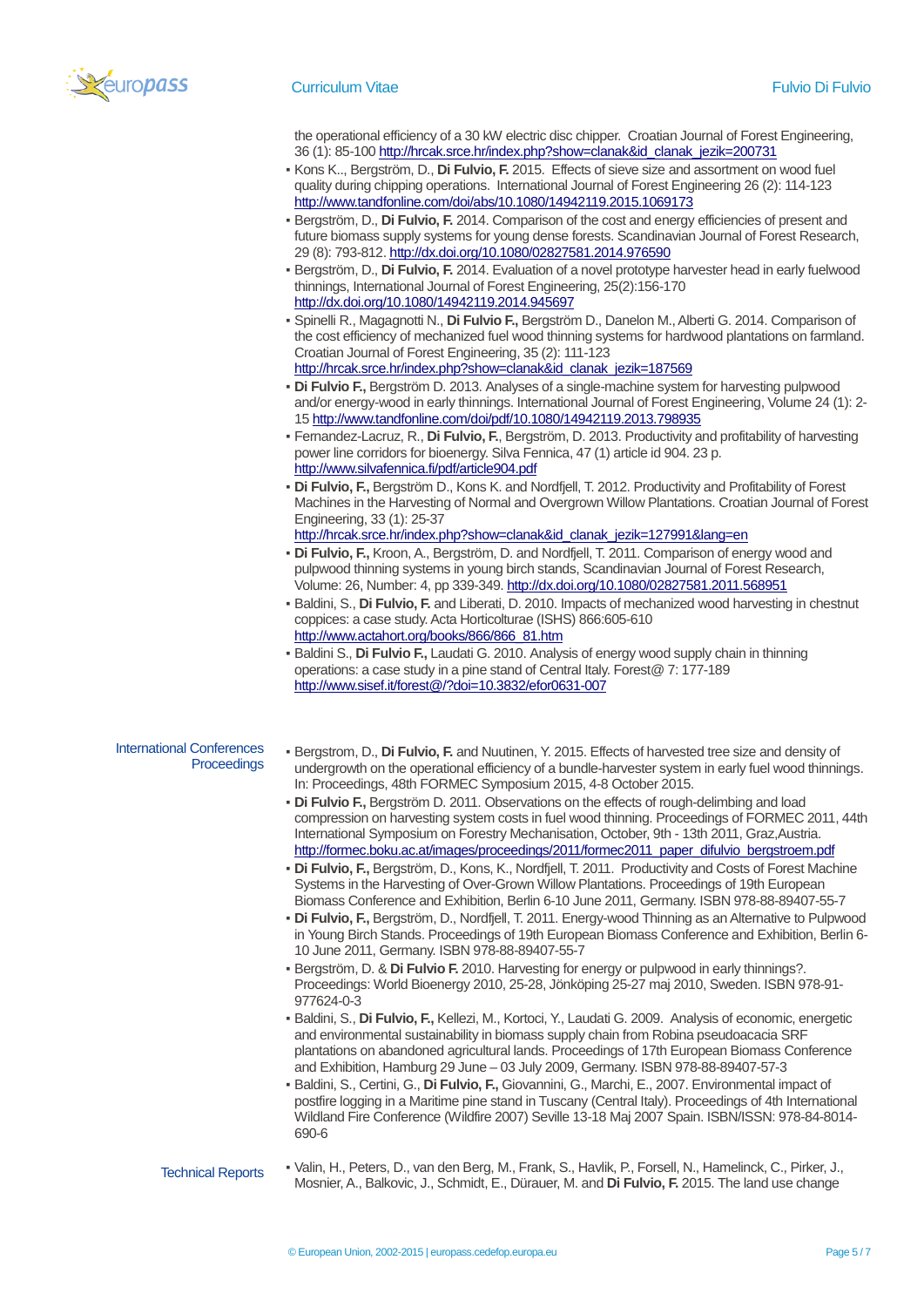

#### Curriculum Vitae Fulvio Di Fulvio

impact of biofuels consumed in the EU: Quantification of area and greenhouse gas impacts. ECOFYS Netherlands B.V. Utrecht. 241 pp. Available online at:

[https://ec.europa.eu/energy/sites/ener/files/documents/Final%20Report\\_GLOBIOM\\_publication.pdf](https://ec.europa.eu/energy/sites/ener/files/documents/Final%20Report_GLOBIOM_publication.pdf) ▪ Korosuo, A, **Di Fulvio F,** Forsell N, Kindermann G, Hanlík P. 2015. Report on forest biomass

- production potential. Project report for the AGRICISTRADE project, Deliverable 3.3. Available online at[: http://www.agricistrade.eu/wp-content/uploads/2015/11/Agricistrade-D3.3-201511.pdf](http://www.agricistrade.eu/wp-content/uploads/2015/11/Agricistrade-D3.3-201511.pdf)
- Matisons M., Holm J., Dong Y., Lassi U., Tuuttila T., Lappi H., Läspä O., Nurmi J., Räisänen T., Athanassiadis D., Berg S., Bergström D., **Di Fulvio F.,** Eriksson G., Fernandez-Lacruz R., Kons K., Nordfjell T., Örberg H., Hörnberg A., Joelsson J. 2014. Forest Refine, 2012-2014 – Efficient forest biomass supply chain management for biorefineries. Synthesis report. Editors: Dan Bergström & Magnus Matisons. Rapport 18 2014. Sveriges lantbruksuniversitet, Institutionen för skogens biomaterial och teknologi. Umeå. 116 pp. Available online at:
- [http://pub.epsilon.slu.se/11689/7/bergstrom\\_d\\_matisons\\_m\\_141208.pdf](http://pub.epsilon.slu.se/11689/7/bergstrom_d_matisons_m_141208.pdf) ▪ Spinelli R., Laitila J, Nuutinen Y, López I, Rodríguez J, Navarro PJ, Bergström D, **Di Fulvio F,** INFRES: Innovative and effective technology and logistics for forest residual biomass supply in the EU. DEMO report 4-7, 2014. Available online at:

[http://www.forestenergy.org/observer:get\\_page/observer/action/details/itemid/691&viewportheight=9](http://www.forestenergy.org/observer:get_page/observer/action/details/itemid/691&viewportheight=919&viewportwidth=1680) [19&viewportwidth=1680](http://www.forestenergy.org/observer:get_page/observer/action/details/itemid/691&viewportheight=919&viewportwidth=1680)

- **Di Fulvio F.,** Bergström D., Nordfjell T. 2011. Skörd av skogsbränsle och/eller massaved i förstagallringar, vägkanter och på igenväxt åkermark. [Harvesting of fuel wood and/or pulpwood in early thinnings, roadsides and on overgrown arable land] Institutionen för skoglig resurshushållning. Umeå 343-2011, 36pp. ISSN: 1401-1204 (In Swedish with English Abstract). [http://publikationer.slu.se/Filer/Arbetsrapport\\_3431.pdf](http://publikationer.slu.se/Filer/Arbetsrapport_3431.pdf)
- Bergström D., **Di Fulvio F.,** Kons K., Nordfjell T. 2011. Skörd av övergrov salix med skogsbrukets maskiner [Harvesting of large diameter willow with forest machines]. Institutionen för skoglig resurshushållning, Sveriges lantbruksuniversitet. Umeå 334-2011, 50 pp. ISSN: 1401–1204 (In Swedish with English Abstract[\) http://pub.epsilon.slu.se/8214/1/bergstrom\\_D-\\_etal\\_110620.pdf](http://pub.epsilon.slu.se/8214/1/bergstrom_D-_etal_110620.pdf)

#### Presentations International **Conferences**

- **Di Fulvio F.,** Lauri P., Forsell N., Mosnier A., Havlik P. 2018. Modeling the socioeconomic and environmental sustainability of forest plantations in climate change mitigation. Eucalyptus 2018 Managing Eucalyptus plantationsunder global changes 17-21 September 2018,Le Corum, Montpellier - France
	- **Di Fulvio F.,** Lindroos O. Benchmarking of Cost Rates in Forest Harvesting Operations in Different Global Regions, IUFRO 125th Anniversary Congress Freiburg, Germany, 18-22 September 2017
	- **Di Fulvio F.,** Lindroos O., Forsell N. Analyses of woody biomass supply systems costs in Europe, 16th SSAFR (Symposium for systems analysis in forest resources) august 19-21, 2015 Uppsala, Sweden.
	- **Di Fulvio F.,** Bergstrom D. Evaluation of a prototype harvester head for rough delimbing and compression in early energy wood thinning. 5th Forest Engineering Conference & 47th International Symposium on Forestry Mechanisation "Forest engineering: propelling the forest value chain" September 23-26, 2014 in Gerardmer, France.
	- **Di Fulvio F.,** Bergstrom, D., Analyses Of Biomass Supply Chain Cost-And Energy Efficiency For Early Thinnings In Fennoscandia; Analyses Of A Multifunctional One-Machine Harvesting System In Early Thinnings For Pulpwood And Energy-Wood. The Nordic Baltic Conference on Forest Operations, OSCAR 2012, 24 -26 October 2012, Riga Latvia.

### PERSONAL SKILLS

```
Mother tongue(s) Italian
```
Other language(s) The LINDERSTANDING SPEAKING SPEAKING WRITING Listening Reading Spoken interaction Spoken production English C1 C1 C1 C1 C1 French B1 B1 A2 A2 A2 German A2 A2 A2 A2 A2 Swedish A1 A1 A1 A1 A1